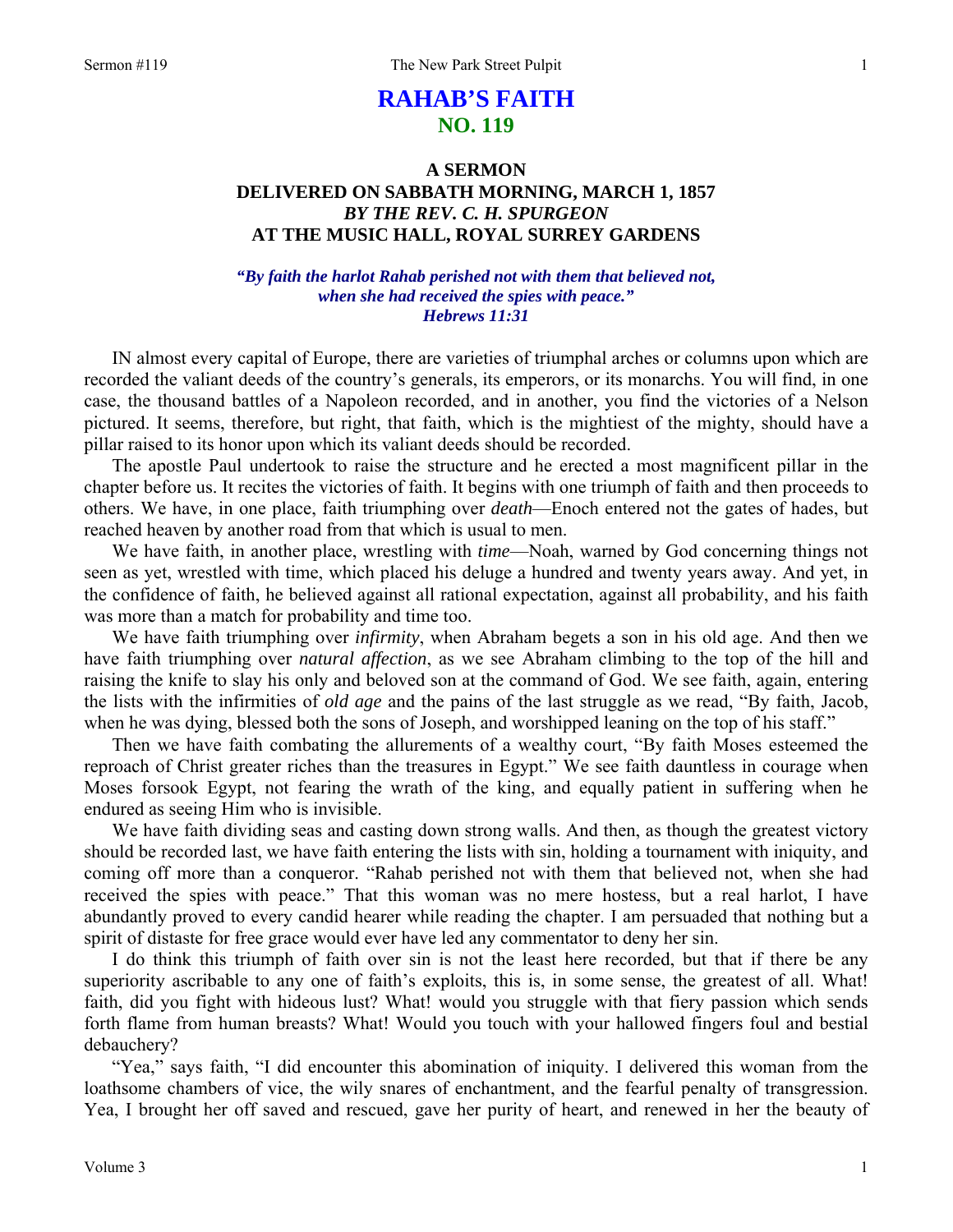holiness. And now her name shall be recorded in the roll of my triumphs as a woman full of sin, yet saved by faith."

I shall have some things to say this morning concerning this notable victory of faith over sin, such as I think will lead you to see that this was indeed a super-eminent triumph of faith. I will make my divisions alliterative, that you may recollect them. This woman's faith was *saving faith, singular faith, stable faith, self-denying faith, sympathizing faith, and sanctifying faith*. Let no one run away, when I shall have expounded the first point, and miss the rest, for you cannot apprehend the whole power of her faith unless you remember each of those particulars I am about to mention.

**I.** In the first place, this woman's faith was SAVING FAITH.

All the other persons mentioned here were doubtless saved by faith. But I do not find it specially remarked concerning any of them that they perished not through their faith. While it is particularly said of this woman that she was delivered amidst the general destruction of Jericho, purely and only through her faith. And without doubt, her salvation was not merely of a temporal nature, not merely a deliverance of her body from the sword, but redemption of her soul from hell.

Oh! what a mighty thing faith is, when it saves the soul from going down to the pit! So mighty is the ever-rushing torrent of sin that no arm but that which is as strong as Deity can ever stop the sinner from being hurried down to the gulf of black despair, and when nearing that gulf, so impetuous is the torrent of divine wrath, that nothing can snatch the soul from perdition but an atonement which is as divine as God Himself.

Yet faith is the instrument of accomplishing the whole work. It delivers the sinner from the stream of sin, and so, laying hold upon the omnipotence of the Spirit, it rescues him from that great whirlpool of destruction unto which his soul was being hurried. What a great thing it is to save a soul!

You can never know how great it is unless you have stood in the capacity of a savior to other men. Yon heroic man who, yesterday, when the house was burning, climbed the creaking staircase, and almost suffocated by the smoke, entered an upper chamber, snatched a baby from its bed and a woman from the window, bore them both down in his arms and saved them at the peril of his own life, *he* can tell you what a great thing it is to save a fellow creature.

Yon noble-hearted youth who, yesterday, sprang into the river, at the hazard of himself, and snatched a drowning man from death, he felt when he stood upon the shore, what a great thing it is to save a life. Ah! but you cannot tell what a great thing it is to save a soul. It is only our Lord Jesus Christ who can tell you that, for He is the only one who has ever been the Savior of sinners. And remember, you can only know how great a thing faith is by knowing the infinite value of the salvation of a soul.

Now, "By faith, the harlot Rahab was delivered." That she was really saved in a Gospel sense as well as temporally seems to me to be proved from her reception of the spies, which was an emblem of the entrance of the Word into the heart, and her hanging out the scarlet thread was an evidence of faith, not inaptly picturing faith in the blood of Jesus the Redeemer.

But who can measure the length and breadth of that word—*salvation?* Ah! it was a mighty deed which faith accomplished when he bore her off in safety. Poor sinner! take comfort. The same faith which saved Rahab can save you. Are you literally one of Rahab's sisters in guilt? She was saved and so may you be, if God shall grant you repentance.

Woman! are you loathsome to yourself? Do you stand at this moment in this assembly and say, "I am ashamed to be here. I know I have no right to stand among people who are chaste and honest!" I bid you still remain, yea, come again and make this your Sabbath house of prayer. You are no intruder! You are welcome! For you have a sacred right to the courts of mercy. You have a sacred right, for here *sinners* are invited, and you are such. Believe in Christ, and you, like Rahab, shall not perish with the disobedient, but even you shall be saved.

And now there is some gentleman in the audience who says, "There's a Gospel for you. It is a kind of sanctuary for wicked men, unto which the worst of people may run and be saved." Yes, that is the stale objection which Celsus used against Origen in his discussion. "But" said Origen, "it is true, Celsus,

2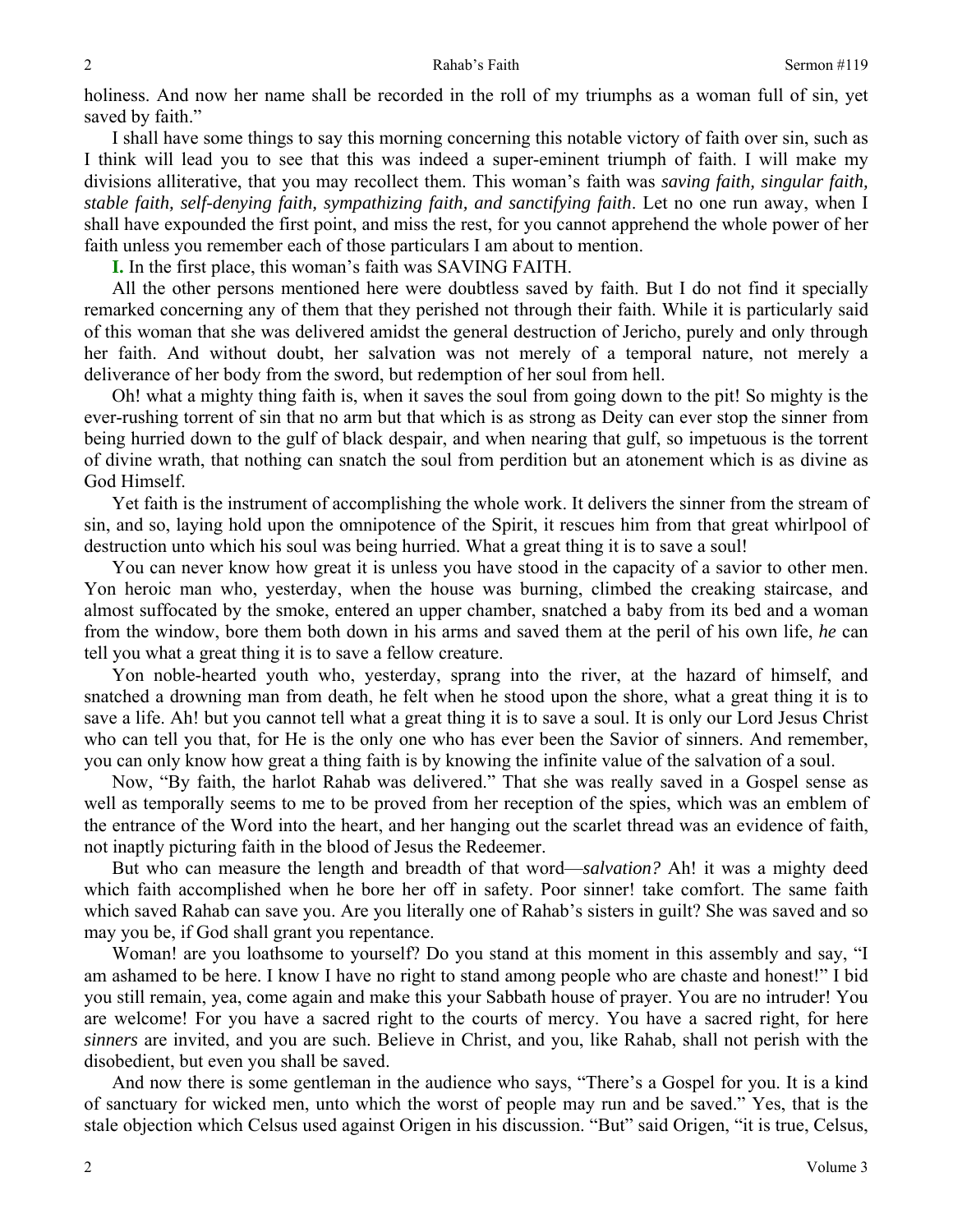that Christ's Gospel is a sanctuary for thieves, robbers, murderers, and harlots. But know this, it is not a sanctuary merely, it is a hospital too, for it heals their sins, delivers them from their diseases, and they are not afterwards what they were before they received the Gospel."

I ask no man today to come to Christ and then continue his sins. If so, I should ask him to do an absurdity. As well might I talk of delivering a Prometheus, whilst his chains are allowed to remain upon him and bind him to his rock. It cannot be. Christ takes away the vulture from the conscience, but he takes away the chains too, and makes the man wholly free when He does it at all.

Yet, we repeat it again, the chief of sinners are as welcome to Christ as the best of saints. The fountain filled with blood was opened for black ones. The robe of Christ was woven for naked ones. The balm of Calvary was compounded for sick ones. Life came into the world to raise the dead. And oh! you perishing and guilty souls, may God give you Rahab's faith, and you shall have this salvation and shall with her stand yonder, where the white-robed, spotless hosts sing unending hallelujahs to God and the Lamb.

**II.** But mark, Rahab's faith was a SINGULAR FAITH.

The city of Jericho was about to be attacked. Within its walls there were hosts of people of all classes and characters, and they knew right well that if their city should be sacked and stormed, they would all be put to death. But yet strange to say, there was not one of them who repented of sin, or who even asked for mercy, except this woman who had been a harlot. She and she alone was delivered, a solitary one amongst a multitude.

Now, have you ever felt that it is a very hard thing to have a singular faith? It is the easiest thing in the world to believe as everybody else believes, but the difficulty is to believe a thing alone, when no one else thinks as you think—to be the solitary champion of a righteous cause when the enemy musters his thousands to the battle.

Now this was the faith of Rahab. She had not one who felt as she did, who could enter into her feelings and realize the value of her faith. She stood alone. Oh! it is a noble thing to be the lonely follower of the despised truth. There be some who could tell you a tale of standing up alone. There have been days when the world poured continually a river of infamy and calumny upon them, but they stemmed the torrent, and by continued grace, were made strong in weakness, they held their own until the current turned, and they, in their success, were praised and applauded by the very men who sneered before.

Then did the world accord them the name of "great." But where lay their greatness? Why, in this, that they stood as firm in the storm as they stood in the calm—that they were as content to serve God alone as they were to run by fifties. To be good we must be singular. Christians must swim against the stream. Dead fish always float down the stream, but the living fish forces its way against the current.

Now, worldly religious men will go just as everybody else goes. That is nothing. The thing is to stand alone. Like Elijah, when he said, "I only am left and they seek my life," to feel in one's self that we believe as firmly as if a thousand witnesses stood up by our side. Oh there is no great right in a man, no strong-minded right, unless he dares to be singular.

Why, the most of you are as afraid as you ever can be to go out of the fashions, and you spend more money than you ought because you think you must be respectable. You dare not move in opposition to your brethren and sisters in the circle in which you move, and therefore you involve yourselves in difficulties. You are blindfolded by the rich fabric of fashion and therefore many a wrong thing is tolerated because it is customary.

But a strong-minded man is one who does not try to be singular, but who *dares* to be singular, when he knows that to be singular is to be right. Now, Rahab's faith, sinner as she was, had this glory, this crown about its head, that she stood alone, "faithful among the faithless found."

And why should not God vouchsafe the same faith to you my poor sinning, but contrite hearer? You live in a back street, in a house which contains none but Sabbath-breakers and irreligious men and women. But if you have grace in your heart you will dare to do right. You belong to an infidel club. If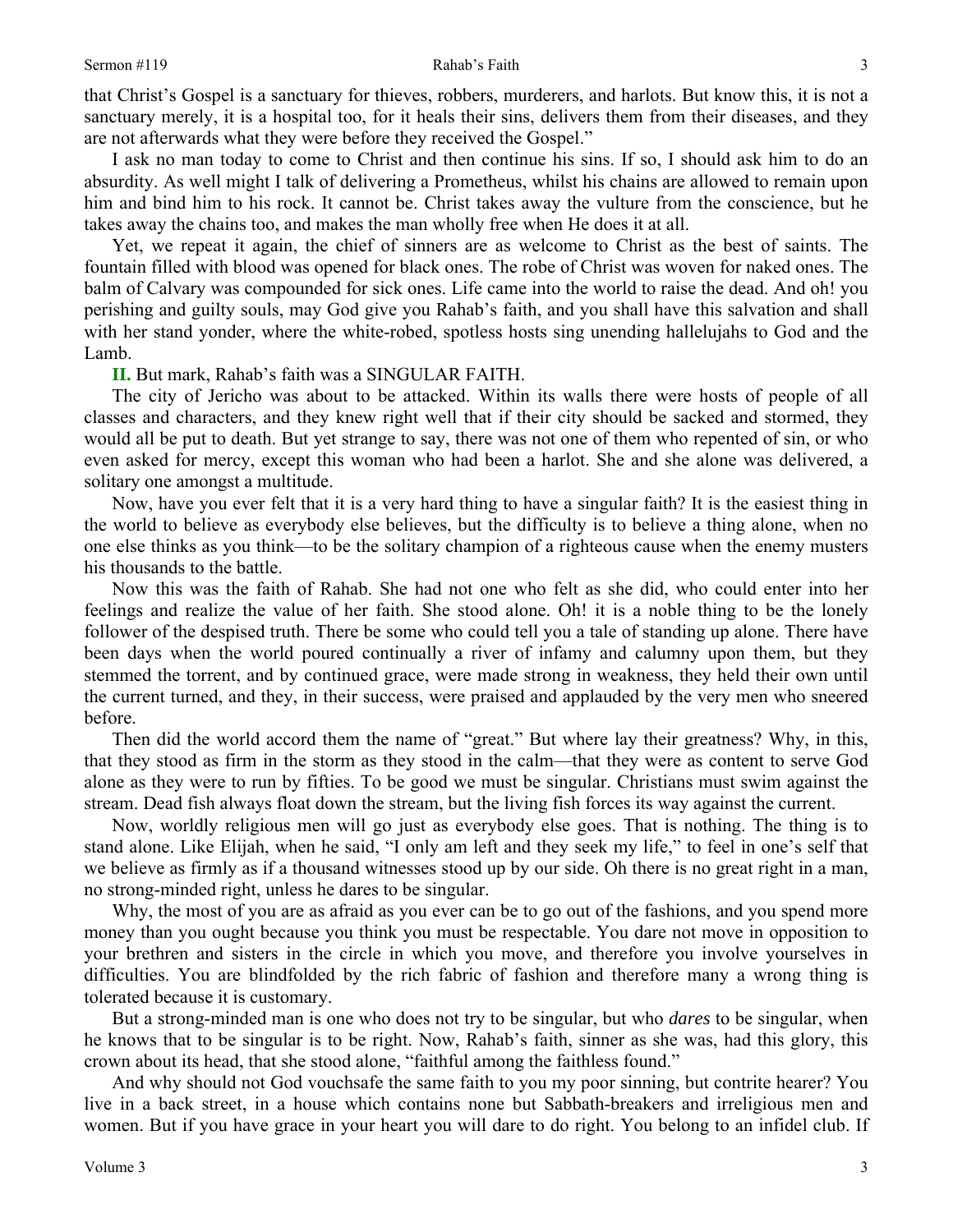you should make them a speech after your own conscience, they would hiss you. And if you forsook their company, they would persecute you. Go and try them. Dare them. See whether you can do it. For if you are afraid of men, you are taken in a snare which *may prove your grief* and *is now* your sin.

Mark you, the chief of sinners can make the most daring saint. The worst men in the devil's army, when they are converted, make the truest soldiers for Jesus. The forlorn hope of Christendom has generally been led by men who have proved the high efficacy of grace to an eminent degree by having been saved from the deepest sins. Go on, and the Lord give you that high and singular faith!

**III.** Furthermore, this woman's faith was a STABLE FAITH, which stood firm in the midst of trouble.

I have heard of a church clergyman who was once waited upon by his church warden, after a long time of drought, and was requested to put up the prayer for rain. "Well," he said, "my good man, I will offer it, but it's not a bit of use while the wind's in the east, I'm sure." There are many who have that kind of faith. They believe just as far as probabilities go with them, but when the promise and the probability part, then they follow the probability and part with the promise. They say, "The thing is likely, therefore I believe it." But that is not faith, that is sight. True faith exclaims, "The thing is unlikely, yet I believe it." This is real faith.

Faith is to say, that "Mountains, when in darkness hidden, are as real as in day." Faith is to look through that cloud, not with the eye of sight, which sees nought, but with the eye of faith, which sees everything and to say, "I trust Him when I cannot trace Him. I tread the sea as firmly as I would the rock. I walk as securely in the tempest as in the sunshine, and lay myself to rest upon the surging billows of the ocean as contentedly as upon my bed." The faith of Rahab was the right sort of faith, for it was firm and enduring.

I will have a little talk with Rahab this morning, as I suppose old Unbelief did commune with her. Now, my good woman, don't you see the absurdity of this thing? Why, the people of Israel are on the other side of Jordan and there is no bridge, how are they to get over? Of course they must go up higher towards the fords and then Jericho will be for a long time secure. They will take other cities before coming to Jericho, and besides, the Canaanites are mighty and the Israelites are only a parcel of slaves, they will soon be cut in pieces and there will be an end of them.

Therefore do not harbor these spies. Why put your life in jeopardy for such an improbability? "Ah," she says, "I do not care about the Jordan. My faith can believe across the Jordan or else it were only a dry-land faith." By and by they march through the Jordan dry shod, then faith gets firmer confidence. "Ah," she says secretly within herself, what she would willingly have said to her neighbors, "Will you not now believe? Will you not now beg for mercy?" "No," they say, "the walls of Jericho are strong, can the feeble host resist us?"

And lo, on the morrow the troops are out and what do they do? They simply blow a number of rams' horns. Her neighbors say, "Why, Rahab, you do not mean to say you believe now? They are mad." The people just go round the city and all hold their tongues except the few priests blowing rams' horns. "Why, it is ridiculous. It were quite a new thing in warfare to hear of men taking a city by blowing rams' horns."

That was the first day. Probably the next day Rahab thought they would come with scaling ladders and mount the walls. But no, rams' horn again, up to the seventh day, and this woman kept the scarlet thread in the window all the time, kept her father and mother and brothers and sisters in the house, and would not let them go out.

And on the seventh day, when the people made a great shout, the wall of the city fell flat to the ground, but her faith overcame her womanly timidity, and she remained within. Although the wall was tumbling to the ground, Rahab's house stood alone upon the wall, a solitary fragment amidst a universal wreck, and she and her household were all saved.

Now would you have thought that such a rich plant would grow in such poor soil—that strong faith could grow in such a sinful heart as that of Rahab? Ah! but here it is that God exercises His great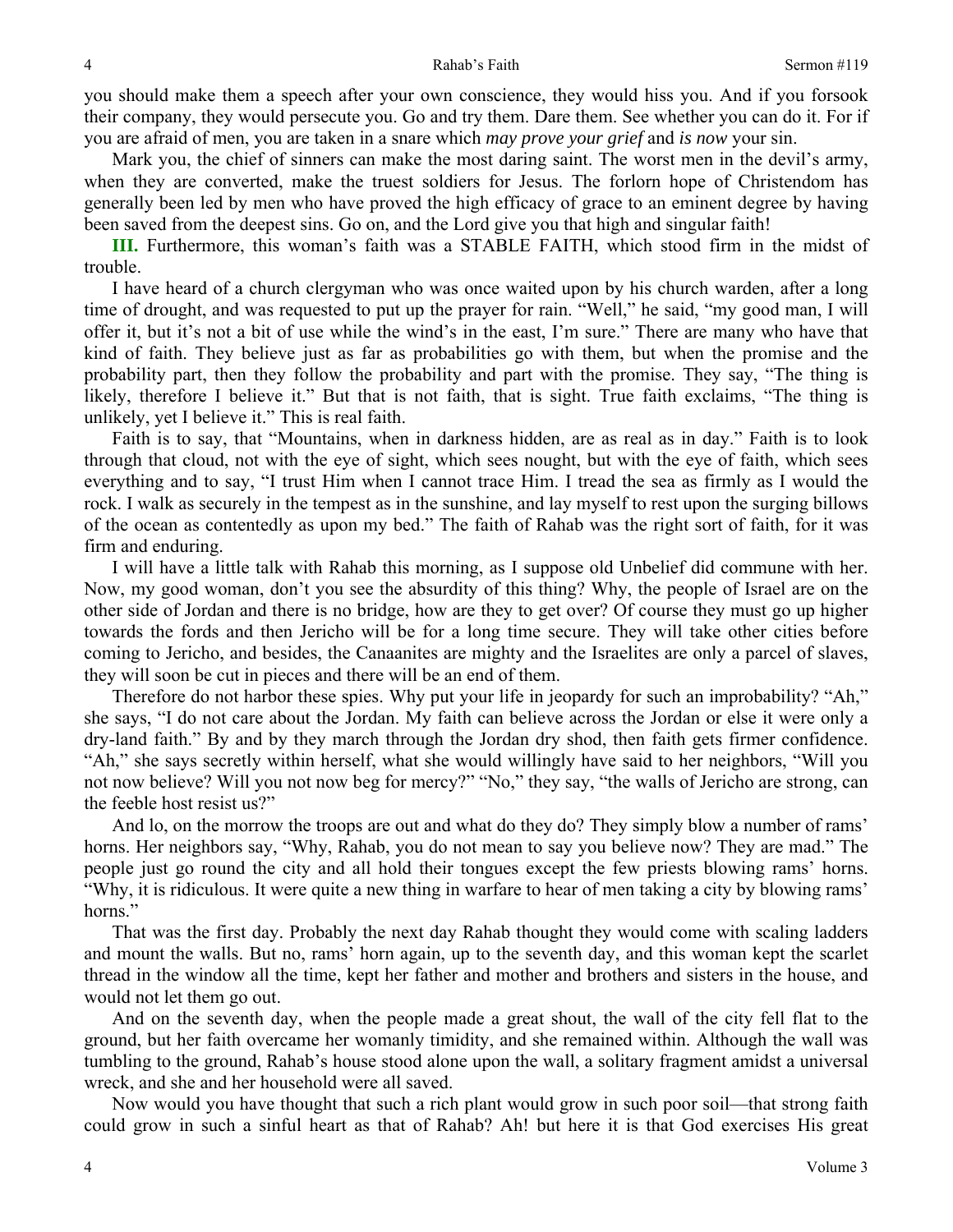husbandry. "My Father is the husbandman," said Christ. Any husbandman can get a good crop out of good soil, but God is the husbandman who can grow cedars on rocks, who can not only put the hyssop upon the wall, but put the oak there too, and make the greatest faith spring up in the most unlikely position. All glory to His grace! the greatest sinner may become great in faith.

Be of good cheer, then, sinner! If Christ should make you repent, you have no need to think that you shall be the least in the family. Oh! no, your name may yet be written among the mightiest of the mighty, and you may stand as a memorable and triumphant instance of the power of faith.

**IV.** This woman's faith was A SELF-DENYING FAITH.

She dared to risk her life for the sake of the spies. She knew that if they were found in her house she would be put to death, but though she was so weak as to do a sinful deed to preserve them, yet she was so *strong* that she would run the risk of being put to death to save these two men.

It is something to be able to deny yourselves. An American once said, "I have got a good religion. Its the right sort of religion. I do not know that it costs me a cent a year. And yet I believe I am as truly a religious man as anybody." "Ah!" said one who heard it, "the Lord have mercy on your miserable stingy soul, for if you had been saved you would not have been content with a cent a year"—a half-penny per annum!

I hazard this assertion, that there is nothing in the faith of that man who does not exercise self-denial. If we never give anything to Christ's cause, work for Christ, deny ourselves for Christ, the root of the matter is not in us. I might call some of you hypocrites, you sing,

> *"And if I might make some reserve, And duty did not call, I love my God with zeal so great, That I could give Him all."*

Yes, *but you would not though*. You know better than that, for you do not, as it is, give all, no, nor yet half, nor yet the thousandth part. I suppose you think you are *poor* yourselves, though you have got some thousand pounds odd a year, and so you keep it yourself, under the notion that, "He that giveth to the poor lendeth to the LORD." I don't know how else it is you make your religion square with itself and be at all consistent.

This woman said, "If I must die for these men, I will. I am prepared, bad name as I have, to have a worse name still. As a traitor to my country I am prepared to be handed down to infamy, if it be necessary, for having betrayed my country in taking in these spies, for I know it is God's will it should be done and do it I will at every hazard."

O men and brethren, trust not your faith unless it has self-denial with it. Faith and self-denial, like the Siamese twins, are born together, and must live together, and the food that nourishes one must nourish both. But this woman, poor sinner as she was, would deny herself. She brought her life, even as that other woman who was a sinner brought the alabaster box of precious ointment, and broke it on the head of Christ.

**V.** Not to detain you too long, another point very briefly. This woman's faith was a SYMPATHIZING FAITH.

She did not believe for herself only. She desired mercy for her relations. She said, "I want to be saved, but that very desire makes me want to have my father saved, and my mother saved, and my brother saved, and my sister saved."

I know a man who walks seven miles every Sabbath to hear the Gospel preached at a certain place a place where they preach *the* Gospel. You know that very particular, superfine sort—the Gospel, a Gospel, the spirit of which consists in bad temper, carnal security, arrogance, and a seared conscience.

But this man was one day met by a friend, who said to him, "Where is your wife?" *"Wife*?" said he to him. "What! does she not come with you?" "Oh! no," said the man, "she never goes anywhere."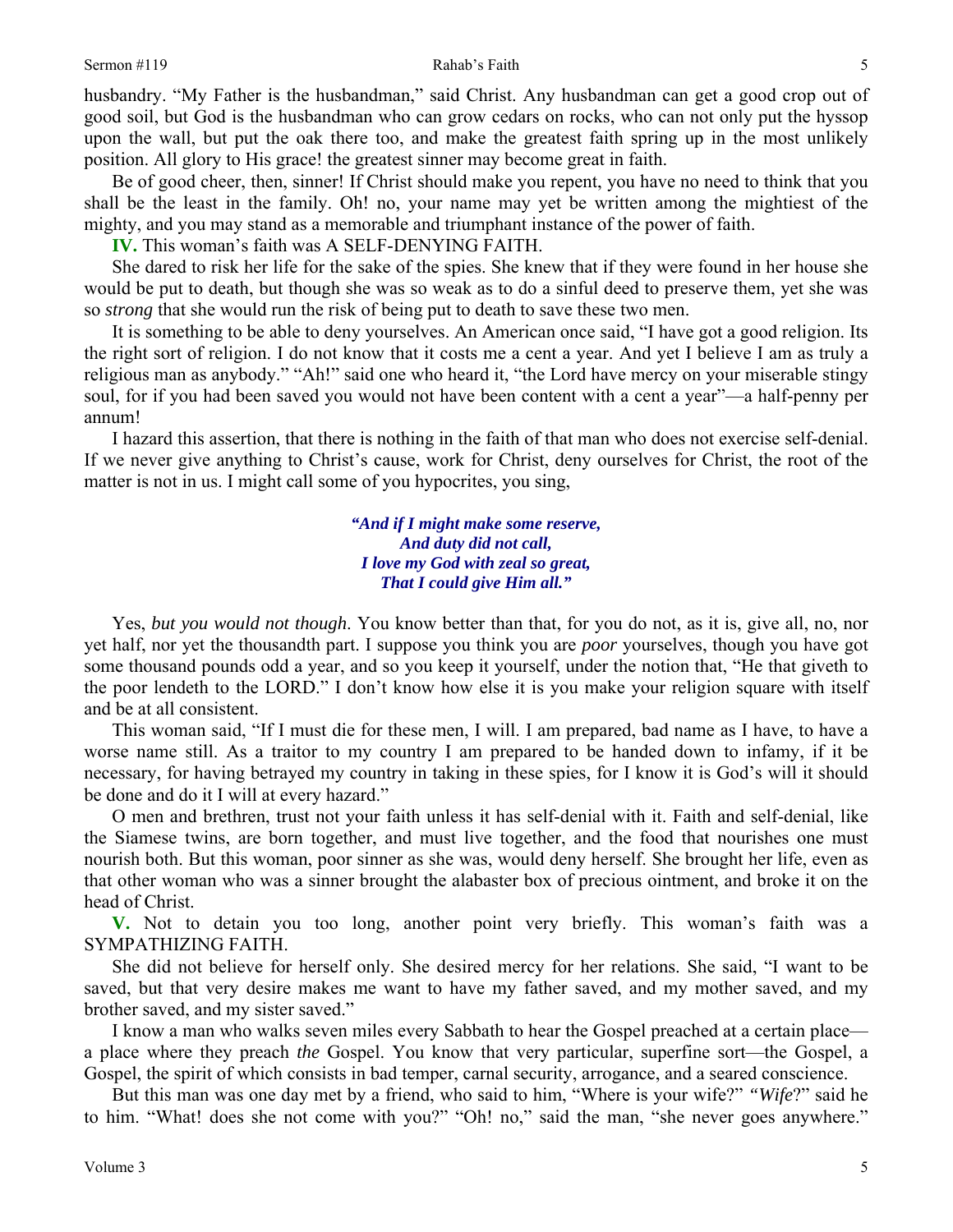"Well but" said he, "don't you try to get her to go and the children?" "No. The fact of it is, I think if I look to myself, that is quite enough." "Well," said the other, "and you believe you are God's elect, do you?" "Yes." "Well then," said the other, "I don't think you are, because you are worse than a heathen and a publican, for you don't care for your own household. Therefore I don't think you give much evidence of being God's elect, for they love their fellow creatures."

So sure as your faith is real, it will want to bring others in. You will say, "You want to make proselytes?" Yes. And you will reply that Christ said to the Pharisees, "Ye compass sea and land to make one proselyte." Yes, and Christ did not find fault with them for doing so, what He found fault with them for, was this, "When ye have found him, ye make him ten-fold more the child of hell than yourselves."

The spirit of proselyting is the spirit of Christianity and we ought to be desirous of possessing it. If any man will say, "I believe such and such a thing is true, but I do not wish anyone else to believe it," I will tell you it is a lie. He does not believe it, for it is impossible, heartily and really, to believe a thing without desiring to make others believe the same.

And I am sure of this, moreover, it is impossible to know the value of salvation without desiring to see others brought in. Said that renowned preacher, Whitefield, "As soon as I was converted I wanted to be the means of the conversion of all that I had ever known. There were a number of young men that I had played cards with, that I had sinned with, and transgressed with. The first thing I did was, I went to their houses to see what I could do for their salvation, nor could I rest until I had the pleasure of seeing many of them brought to the Savior."

This is a first fruit of the Spirit. It is a kind of instinct in a young Christian. He must have other people feel what he feels. Says one young man, in writing to me this week, "I have been praying for my fellow-clerk in the office. I have desired that he might be brought to the Savior, but at present there is no answer to my prayers." Do not give a penny for that man's piety which will not spread itself. Unless we desire others to taste the benefits we have enjoyed, we are either inhuman monsters or outrageous hypocrites. I think the last is more likely.

But this woman was so strong in faith that all her family were saved from destruction. Young woman! you have a father and he hates the Savior. Oh! pray for him. Mother! you have a son. He scoffs at Christ. Cry out to God for him. Ay, my friends—young people like myself—we little know what we owe to the prayers of our parents.

I feel that I shall never be able sufficiently to bless God for a praying mother. I thought it was a great nuisance to be had in at such a time to pray, and more especially, to be made to cry, as my mother used to make me cry. I would have laughed at the idea of anybody else talking to me about these things. But when she prayed and said, "Lord, save my son Charles," and then was overcome and could not get any further for crying, you could not help crying too. You could not help feeling. It was of no use trying to stand against it.

Ah! and there you are, young man! Your mother is dying and one thing which makes her deathbed bitter is that you scoff God and hate Christ. Oh! it is the last stage of impiety when a man can think lightly of a mother's feelings. I would hope there are none such here, but that those of you who have been so blessed as to have been begotten and brought forth by pious men and women, may take this into consideration—that to perish with a mother's prayers is to perish fearfully. For if a mother's prayers do not bring us to Christ, they are like drops of oil dropped into the flames of hell that will make them burn more fiercely upon the soul forever and ever. Take heed of rushing to perdition over your mother's prayers!

There is an old woman weeping—do you know why? I believe she has sons too and she loves them. I met with a little incident in company the other day after preaching. There was a little boy at the corner of the table and his father asked him, "Why does your father love you, John?" Said the dear little lad, very prettily, "Because I am a good boy." "Yes," said the father, "he would not love you if you were not

6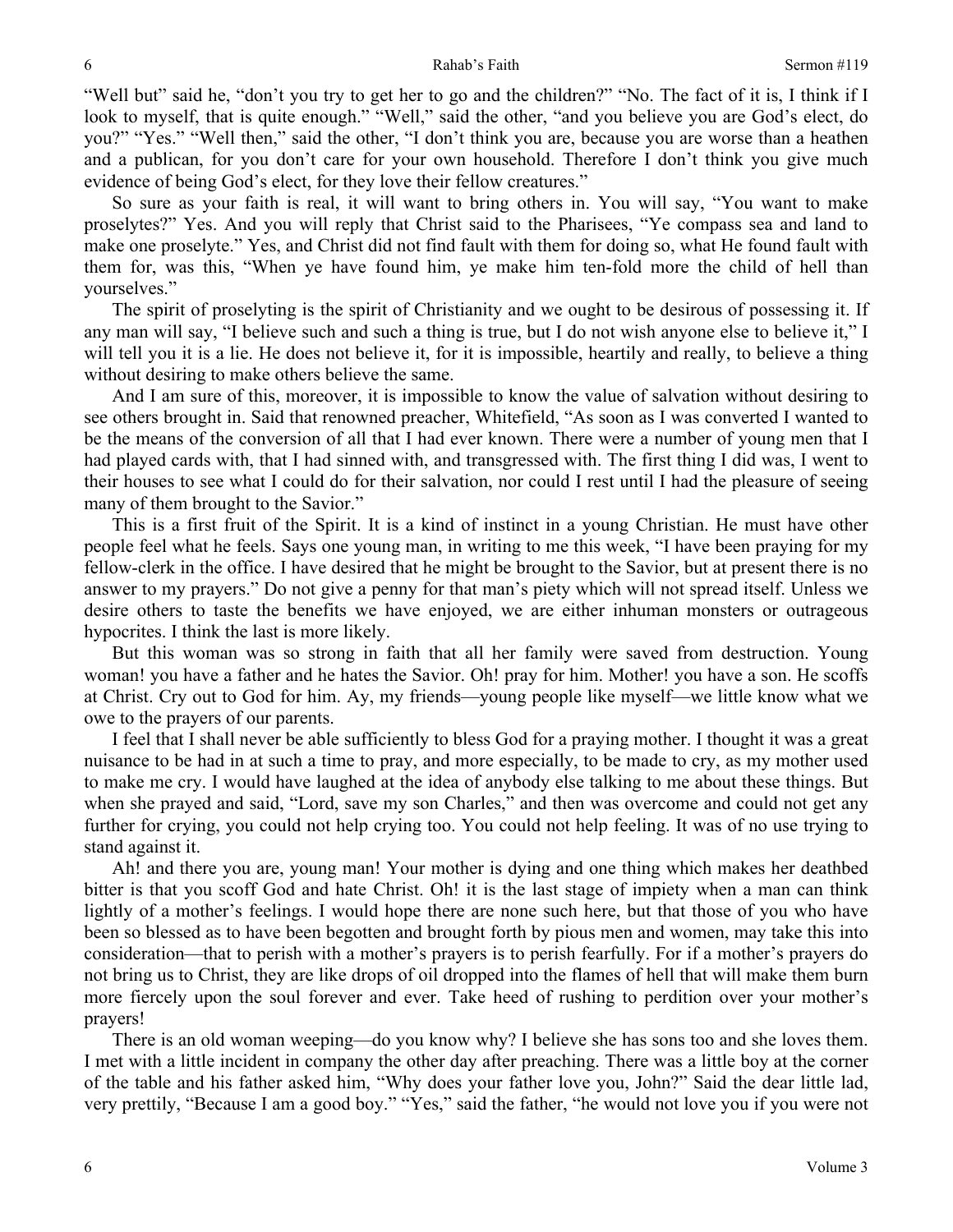a good boy." I turned to the good father and remarked that I was not quite sure about the truth of the last remark, for I believe he would love him if he were ever so bad. "Well," he said, "I think I would."

And said a minister at the table, "I had an instance of that yesterday. I stepped into the house of a woman who had a son imprisoned for life, and she was as full of her son Richard, as if he had been prime minister, or had been her most faithful and dutiful son."

Well, young man, will you kick against love like that—love that will bear your kicks and will not turn round against you, but love you straight on still. But perhaps that woman—I saw her weep just now—had a mother, who has gone long ago, and she was married to a brutal husband, and at last left a poor widow.

She calls to mind the days of her childhood, when the big Bible was brought out and read around the hearth, and "Our Father which art in heaven" was their nightly prayer. Now, perhaps, God is beginning some good thing in her heart. Oh! that He would bring her now, though seventy years of age, to love the Savior! Then would she have the beginning of life over again in her last days, which will be made her best days.

**VI.** One more head and then we have done. Rahab's faith was a SANCTIFIED FAITH.

Did Rahab continue a harlot after she had faith? No, she did not. I do not believe she was a harlot at the time the men went to her house, though the name still stuck to her, as such ill names will. But I am sure she was not afterwards, for Salmon the prince of Judah married her and her name is put down among the ancestors of our Lord Jesus Christ. She became after that a woman eminent for piety, walking in the fear of God.

Now, you may have a dead faith which will ruin your soul. The faith that will save you is a faith which sanctifies. "Ah!" says the drunkard, "I like the Gospel, sir. I believe in Christ." Then he will go over to the Blue Lion tonight and get drunk. Sir, that is not the believing in Christ that is of any use.

"Yes," says another, "I believe in Christ." And when he gets outside, he will begin to talk lightly, frothy words, perhaps lascivious ones, and sin as before. Sir, you speak falsely, you do not believe in Christ. That faith which saves the soul is a real faith and a real faith sanctifies men. It makes them say, "Lord, you have forgiven me my sins. I will sin no more. You have been so merciful to me, I will renounce my guilt. So kindly have You treated me, so lovingly have You embraced me, Lord, I will serve You till I die. And if You will give me grace, and help me so to be, I will be as holy as You are."

You cannot have faith and yet live in sin. To believe is to be holy. The two things must go together. That faith is a dead faith, a corrupt faith, a rotten faith, which lives in sin that grace may abound. Rahab was a sanctified woman. Oh that God might sanctify some that are here! The world has been trying all manner of processes to reform men. There is but one thing that will ever reform them and that is faith in the preached Gospel.

But in this age, preaching is much despised. You read the newspaper. You read a book. You hear the lecturer. You sit and listen to the pretty essayist. But where is the preacher? Preaching is not taking out a manuscript sermon, asking God to direct your heart, and then reading pages prepared beforehand. That is reading—not preaching.

There is a good tale told of an old man whose minister used to read. The minister called to see him and said, "What are you doing, John?" "Why, I'm prophesying, sir." "Prophesying? How is that? You mean you are reading the prophecies?" "No, I don't. I'm prophesying. For you read preaching and call it preaching, and I read prophecies and on the same rule that is prophesying." And the man was not far from right.

We want to have more outspoken downright utterances of truth and appeals to the conscience, and until we get these we shall never see any great and lasting reforms. But by the preaching of God's Word, foolishness though it seems to some, harlots are made righteous, drunkards are reformed, thieves are made honest, and the worst of men brought to the Savior. Again let me affectionately give the invitation to the vilest of men, if so they feel themselves to be.